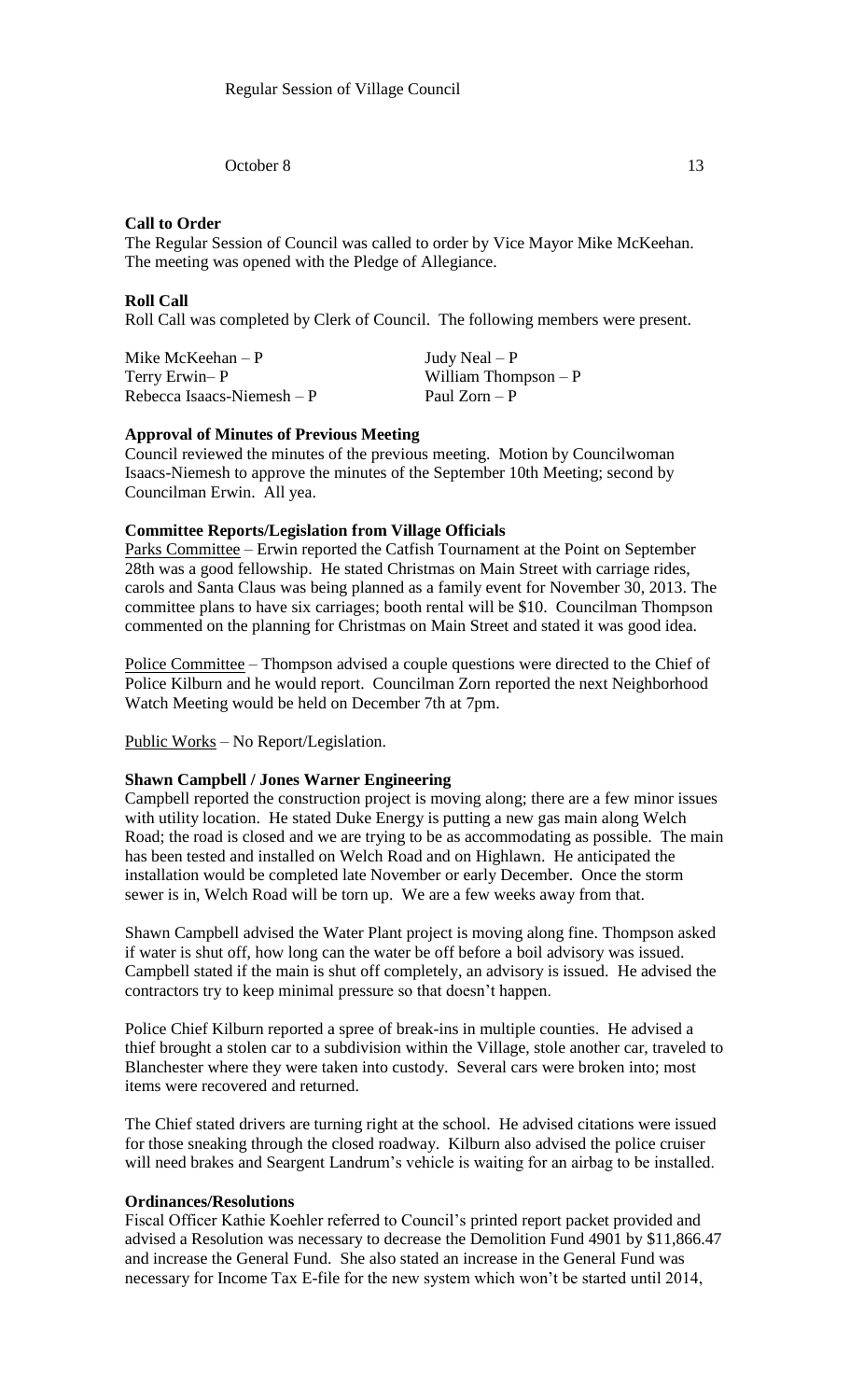## October 8 13

but a purchase order was requested in 2013. She stated costs would increase 2% each year. Isaacs-Niemesh questioned the cost. Councilwoman Neal asked who would use this. It was stated the matter would be discussed in the November meeting. Solicitor Kaspar provided language for the Resolution making adjustments in appropriations for the Demolition Fund.

Motion by Erwin to suspend the rules and waive three readings of Resolution #29-13; second by Councilman Neal. All yea. Motion by Erwin to adopt Resolution #29-13, approving adjustments to miscellaneous appropriations; second by Neal. All yea. Motion Carried.

Koehler discussed monthly payment to elected officials, requesting an Ordinance to pay elected officials monthly rather than quarterly due to changes in OPER contribution reporting. McKeehan questioned the need for an Ordinance. Kaspar stated an Ordinance was not required. Discussion followed. All were in agreement. Zorn asked why the change was needed. Koehler responded.

#### **Approval of Disbursements**

Revenue statistics and disbursements were provided. Two Schuerer Trust Fund applications were submitted. Neal questioned the number of Duke energy bills. Koehler stated several were attached that come in at different times during the month.

Motion by Isaacs-Niemesh to pay the bills; second by Erwin. All yea.

Isaacs-Niemesh asked about the Western Water issue, reading a portion of a contractual clause about water quality passing through Western Water's pipes to Village pipes. Kaspar responded it is a matter of warranty between political entities. Isaacs-Niemesh inquired if the water is safe. Kaspar responded. Isaacs-Niemesh asked if there was a website to field questions. McKeehan stated it could be posted and asked to table the issue until all wording is satisfactory and all are on the same page.

McKeehan explained to citizens that if an emergency arose where the Village could not supply water, the Village desired a back-up mechanism. He advised Village officials have been talking with Western Water and looking at an agreement. T. Erwin advised we are not selling our Water Plant; this is in case of an emergency. Isaacs-Niemesh stated if information is posted, it will stop the rumor mill. McKeehan advised it is public information.

Zorn stated he forwarded a complaint to the Village Administrator which the Administrator can introduce at another meeting if desired.

#### **Public Forum**

Mr. Ducker asked if Gov Deals items to be sold were posted. Erwin stated it was in process.

John Poe commented on the Open House at the Ice Cream Shop. He advised the Historical Society's first official meeting would be October 17th. He also stated the Love Morrow project on Route 22 and 3 accomplished much with hard work from volunteers and donations. He added many people are very pleased.

Neal advised it was Breast Cancer Month. She urged everyone to get checked. She stated male family members have been diagnosed with breast cancer.

Motion by Erwin to approve Schuerer Trust Fund applications; second by Neal. All yea.

# **Adjournment**

Motion by Erwin to adjourn; second by Neal. All yea.